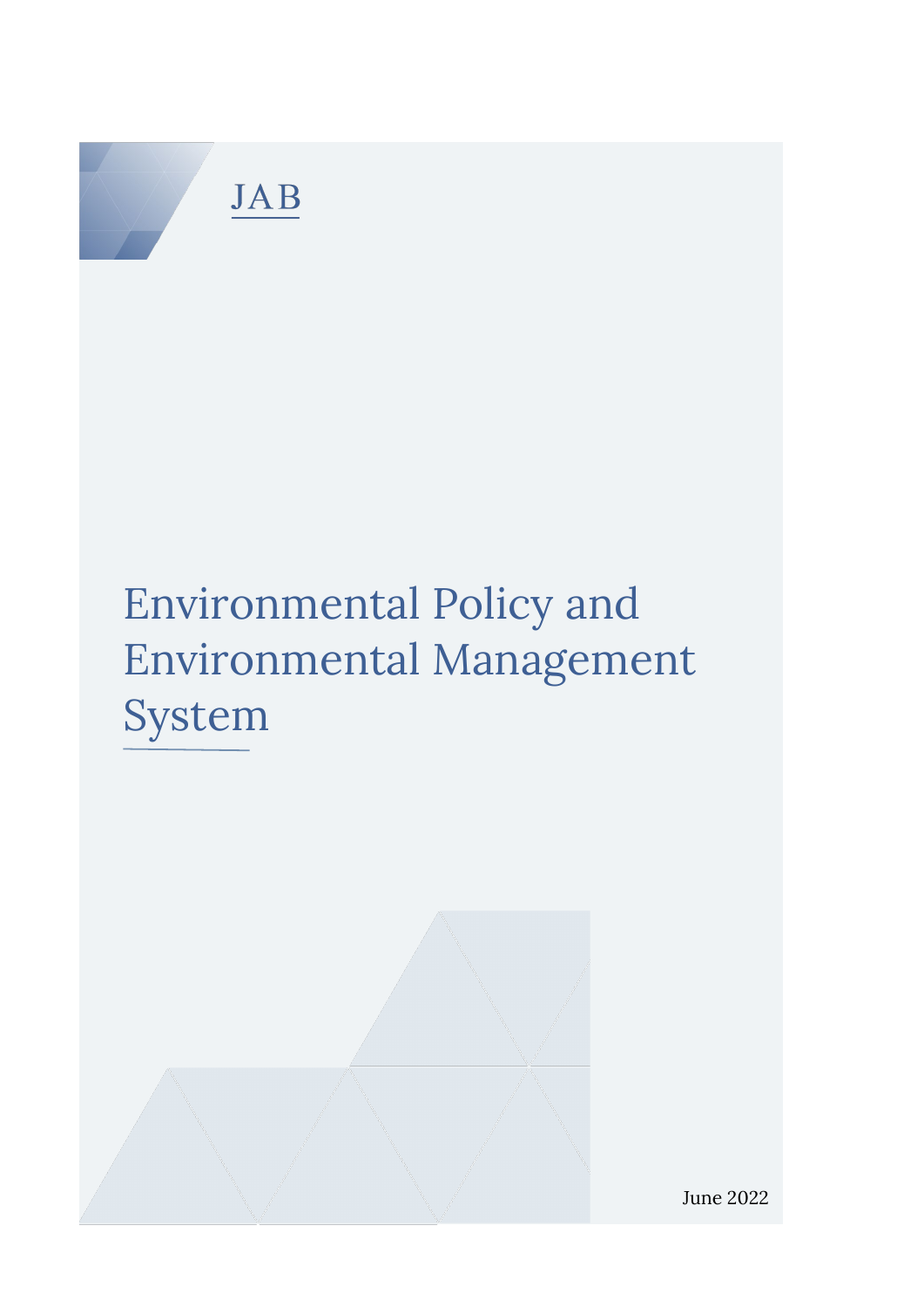## **Index**

| Application                           | 3 |
|---------------------------------------|---|
| Introduction                          | 3 |
| Governance                            | 4 |
| Objectives, targets and deadlines     | 5 |
| Monitoring, reporting and disclosures | 6 |
|                                       |   |

## **Annex**

### I. [List of Definitions](#page-6-0)

[7](#page-6-0)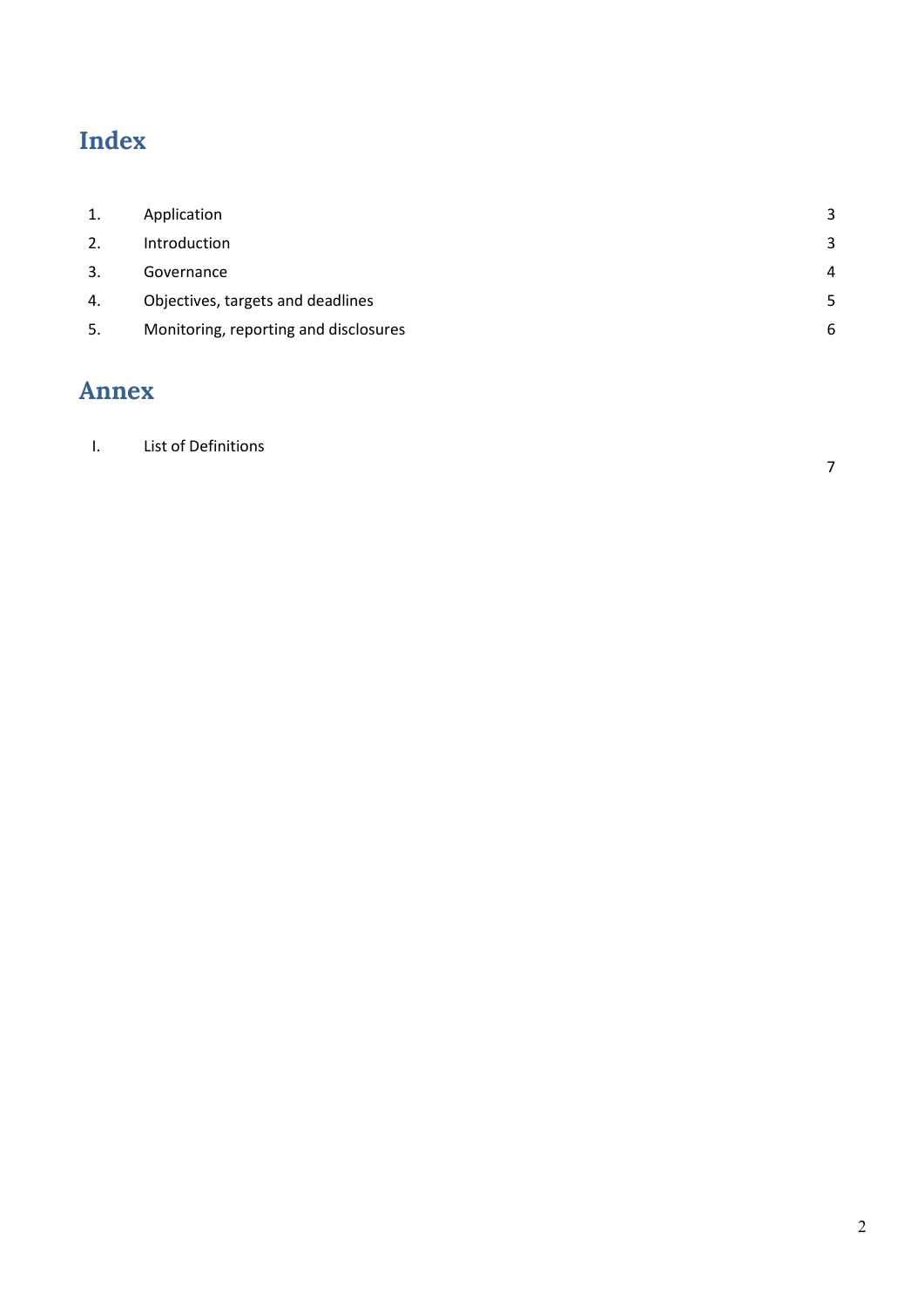#### **1. APPLICATION**

- 1.1 The meaning of certain capitalized or uncapitalized terms used in this EMS is set forth in the List of Definitions attached as **Annex 1**.
- 1.2 This Environmental Management System and Environmental Policy, (together "**EMS**") is established by, and may be amended by, the Supervisory Board.
- 1.3 The EMS applies to JAB Holdings B.V., its direct and indirect parent companies (i.e. JAB Investments S.à r.l. and JAB Holding Company S.à r.l., respectively), its direct wholly- and majority- owned subsidiaries ("**JAB**" or the "**Company**") and their directors, officers, full-time, part-time and seconded employees (collectively "**Personnel**", or "**Employees**"). The EMS also contains commitments to encourage good environmental practices from JAB's Portfolio Investments. Personnel are expected to act in a manner that will enhance JAB's reputation for honesty, integrity and reliability. The EMS applies in all countries in which JAB operates or conducts business.
- 1.4 The purpose of this EMS is to set out JAB's commitment and approach to ensure environmentally sustainable business practices. The EMS provides an organizational framework for monitoring, detecting and reporting approach to incorporate its environmental objectives into its day-to-day activities.
- 1.5 Within this EMS, material environmental issues are those issues that JAB, in its sole discretion determines to have, or potentially have a substantial impact on the environment and that impact JAB's ability to create or preserve economic value, as well as environmental value for all stakeholders.
- 1.6 To identify material environmental issues, JAB is committed to consult with all of its stakeholders.
- 1.7 This EMS will be reviewed periodically and updated, as appropriate, to reflect JAB's environmental strategy, targets, investment philosophy, and to ensure continued compliance with applicable laws and regulations.
- 1.8 If Employees violate JAB's policies and procedures or any of the laws that govern JAB's business, JAB will take immediate and appropriate corrective action up to and including termination of employment or other engagement as the case may be, claims for reimbursement of losses or damages and reference to criminal authorities. This is set out into more detail in the Code of Conduct of JAB ("**Code of Conduct**").
- 1.9 The EMS is not exhaustive with respect to all environmental commitment(s) and requirements.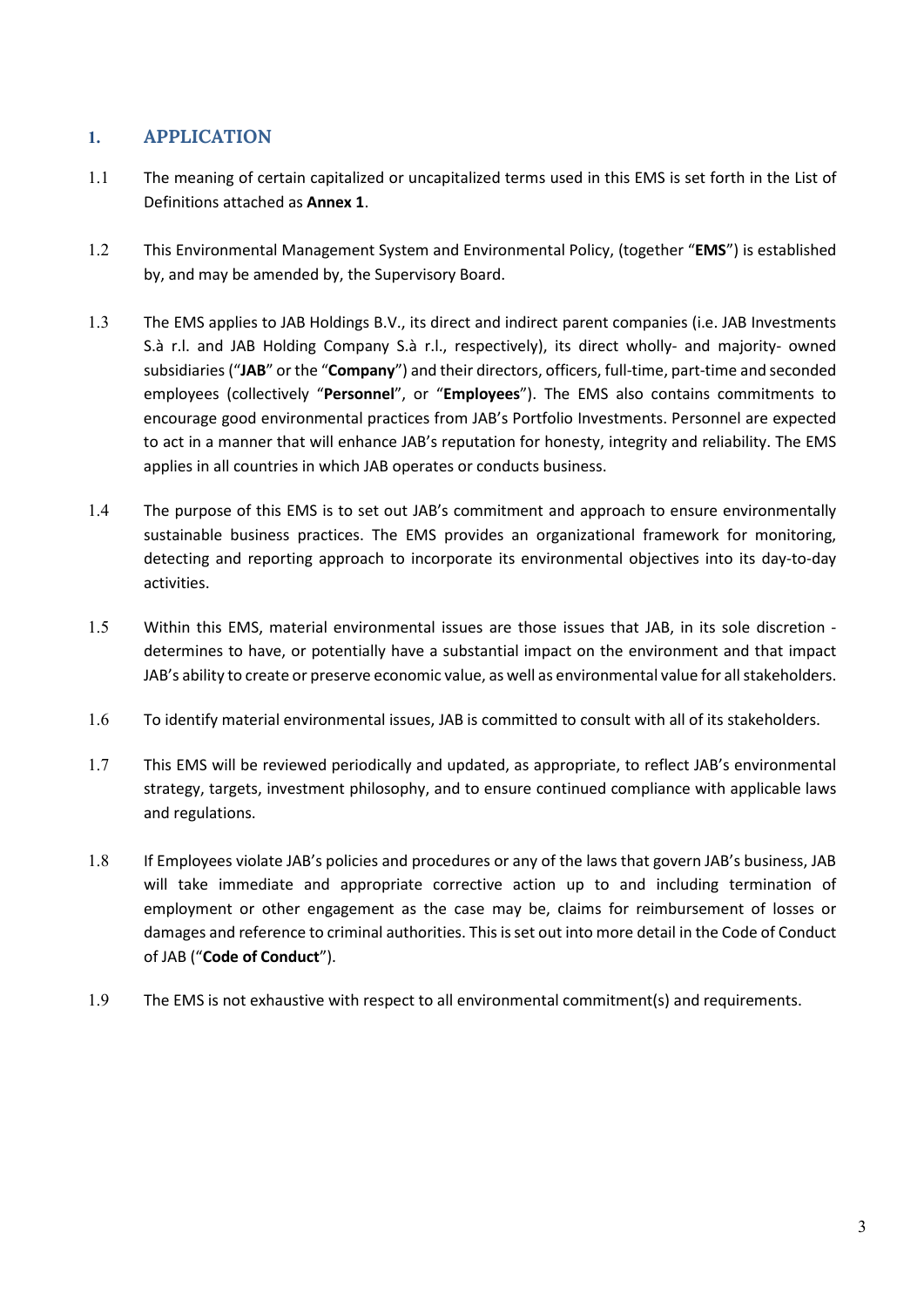#### **2. INTRODUCTION**

- 2.1 JAB is a privately held global investment firm focused on consumer goods and services. JAB has six offices globally and a limited number of employees. The core business is concentrated on managing a pool of capital invested into a number of Portfolio Investments. As an investment firm, our day to day activities have intrinsically very limited environmental impact.
- 2.2 Indirectly, JAB can influence its impact on the environment through its Portfolio Investments. The Portfolio Investments are typically in the consumer goods and services sector, which could have a negative environmental impact. JAB aims to contribute to responsible product and service offerings of its Portfolio Investments through its asset management activities. Accordingly, JAB incorporates environmental considerations into investment decision-making and ownership practices across its majority owned Portfolio Investments. JAB's responsible investment and asset management activities are set out in more detail in the Responsible Investment & Stewardship Policy.
- 2.3 JAB commits to meet all applicable environmental laws and regulations of the countries in which it operates and conducts business, taking into account the nature and the size of its business operations. JAB will continue to monitor developments in environmental laws and regulations. When country laws and regulations require a higher standard than set-out in this EMS, such standard shall apply.
- 2.4 JAB has performed an impact and risk assessment to identify whether there are areas in its business and operational activities that could have a significant environmental impact. JAB identified four material ESG topics, of which Climate Change & Energy is one of them. JAB's focus is currently on GHG emission reduction, in line with achieving the goals of the Paris Agreement. The most material topics identified in the impact assessment were GHG emissions and energy usage. Subsequently, JAB has defined focus areas in which it has the highest potential to reduce and/or offset its Greenhouse Gas ("GHG") emissions. These are (1) Portfolio investment emissions; (2) Energy use in JAB buildings and offices; and (3) Business travel. The focus areas are translated into JAB's objectives and targets as described in section 4.

#### **3. GOVERNANCE**

- 3.1 Good corporate governance and effective management are essential to the successful implementation of this EMS and ensuring its alignment with the Company's environmental strategy and goals. JAB integrated ESG governance, including EMS, into the organizational structure.
- 3.2 JAB's Chief Executive Officer, Chairman and Vice Chairman (i.e. JAB's Managing Partners) hold strategic responsibility over the ESG strategy. They determine JAB's ESG priorities, approve KPIs and targets, monitor progress and ensure the implementation of and compliance with JAB's ESG policies, including the EMS.
- 3.3 The General Counsel is responsible for ensuring compliance with all relevant environmental laws, regulations, rules and professional standards applicable to JAB and identifying any risk of noncompliance within JAB based on the requirements imposed by Dutch laws and regulations (if any).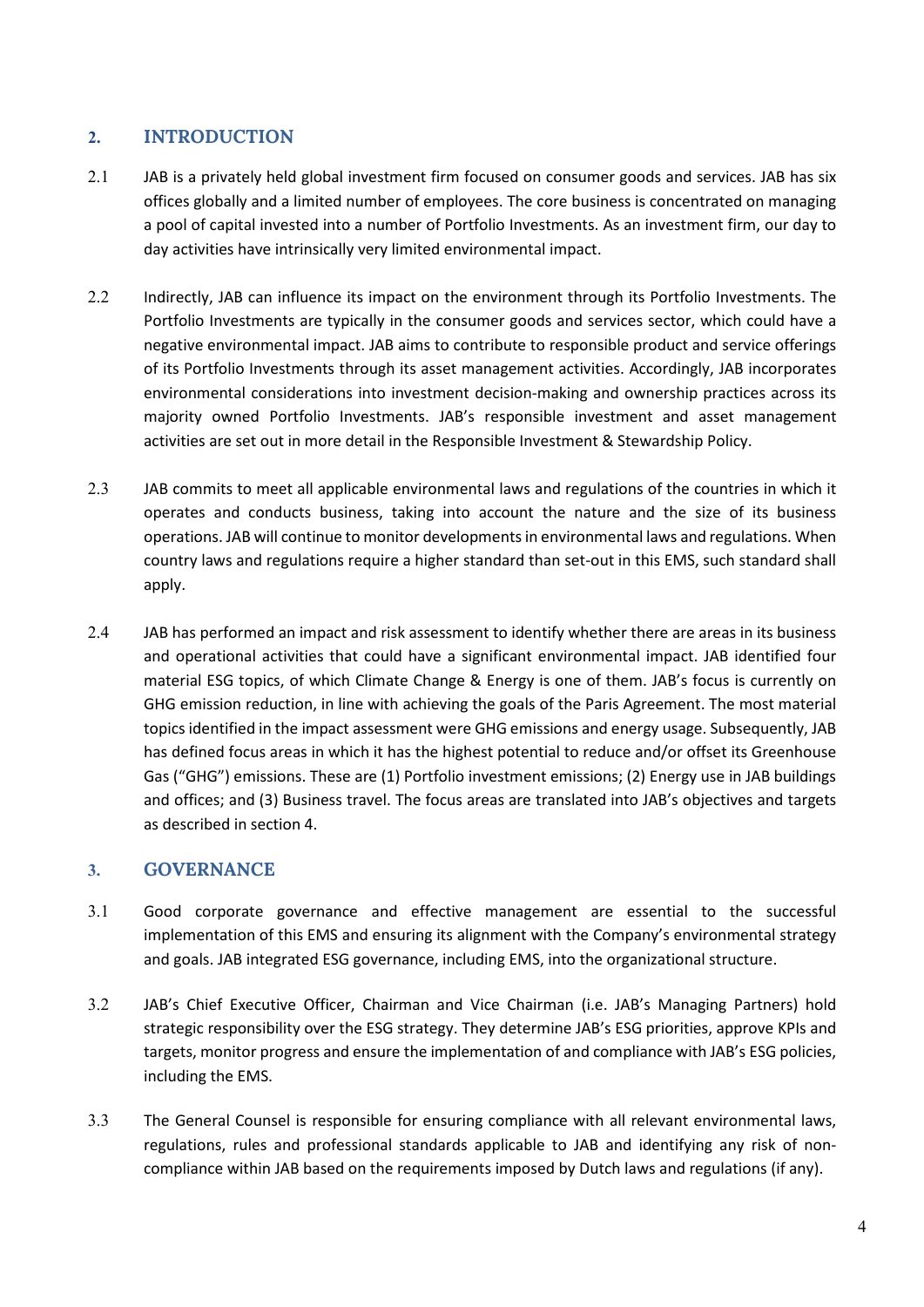- 3.4 The ESG Partner is responsible for ensuring the implementation of JAB's ESG Strategy (which includes environmental topics), addressing environmental issues in business operations, reviewing performance and encouraging Portfolio Investment implementation of effective environmental initiatives. The ESG Partner also monitors the identification and management of environmental risks that the Portfolio Investments have identified and discusses Portfolio Investments' progress in dealing with such environmental risks with the Board of Directors. This is set out in more detail in the Responsible Investment & Stewardship Policy.
- 3.5 Management of the Portfolio Investments is ultimately responsible and accountable for inclusion of material environmental issues in their strategy, business operations and processes.
- 3.6 JAB fosters organization-wide awareness over JAB's environmental commitments, objectives, targets and the EMS by clearly communicating its importance for the organization as well as the impact it has on a local and global level.
- 3.7 JAB strives to ensure its Employees are committed and have the required skillset to work towards meeting the organization's environmental targets and objectives by providing them with periodical ESG training, including environmental requirements and developments.

#### **4. OBJECTIVES, TARGETS AND DEADLINES**

- 4.1 JAB sets its environmental objectives taking into account the nature and size of the activities of the business and translates these into targets with proposed deadlines. The objectives and targets relate to the identified focus areas as part of the impact and risk assessment performed. Key environmental objectives and targets for managing JAB's environmental performance are reviewed and updated at least annually. Updates on JAB's environmental objectives and performance are published as part of the publicly available half-year and yearly reports.
- 4.2 JAB has committed to the Science Based Target initiative and developed a GHG emission reduction plan. The Science Based Targets initiative (SBTi) provides JAB with the framework to guide emissions reductions for JAB itself and to its portfolio investments. By 2025, a minimum of 80% of JAB's portfolio companies will have set SBTi approved targets, increasing to 95% by 2030.
- 4.3 JAB will improve the energy efficiency and substitute energy sources used by JAB offices to achieve a reduction of Scope 1 & 2 GHG emissions with 46.2% by 2030 versus its 2020 base year. As part of this ambition JAB will move to 100% renewable energy by 2025. One office already has transitioned to the use of renewable energy.
- 4.4 In order to reduce emissions from business travel, JAB actively supports its employees in electing low emission travel options (e.g. by enlisting to government schemes to use the bicycle to commute to the office, offering lower emission options such as travel by train). Furthermore, JAB actively encourages remote working and virtual meetings for all team members during periods and occasions that do not require critical face-to-face business interactions. Next to that, for all emissions remaining after these initiatives, JAB purchases carbon credit offsets through a high-quality offsetting supplier.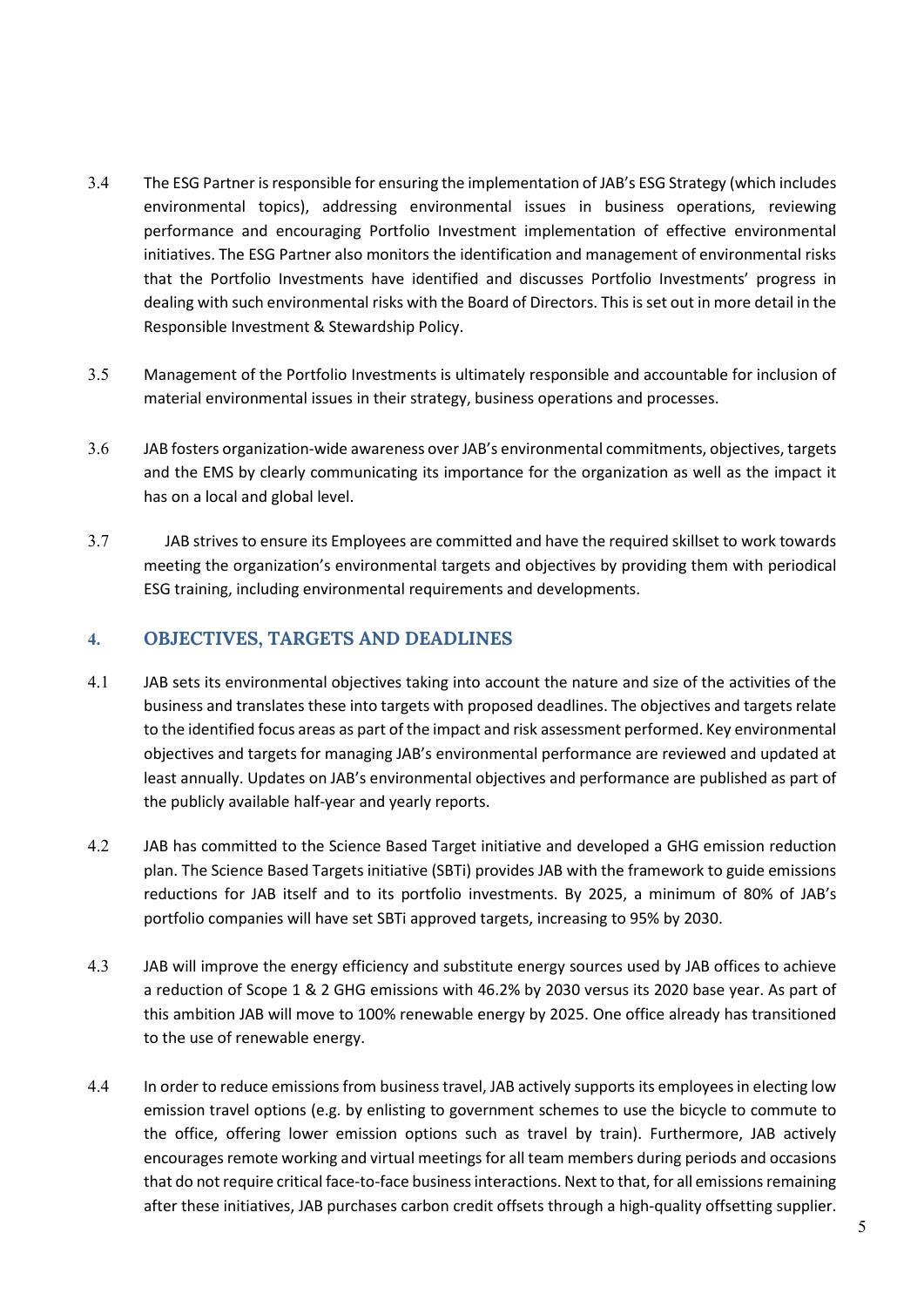- 4.5 JAB implements environmentally responsible office practices to reduce emissions and waste and promote circular economy practices. These include but are not limited to the use of technology to optimize energy usage, optimization of waste trough recycling and digital-first ways of working, recycling, and purchasing goods from local suppliers.
- 4.6 JAB also deems it important to assess and manage climate related risks and opportunities for the Company and its Portfolio Investments. For that purpose, JAB has become a formal supporter of the Task Force on Climate-Related Financial Disclosures (TCFD) and is engaging with its Portfolio Investments to support TCFD implementation at that level as well.

#### **5. MONITORING, REPORTING AND DISCLOSURES**

5.1 Environmental performance is covered by the internal and external monitoring, reporting and disclosure procedures set out in JAB's Responsible Investment & Stewardship Policy.

\* \* \* \* \*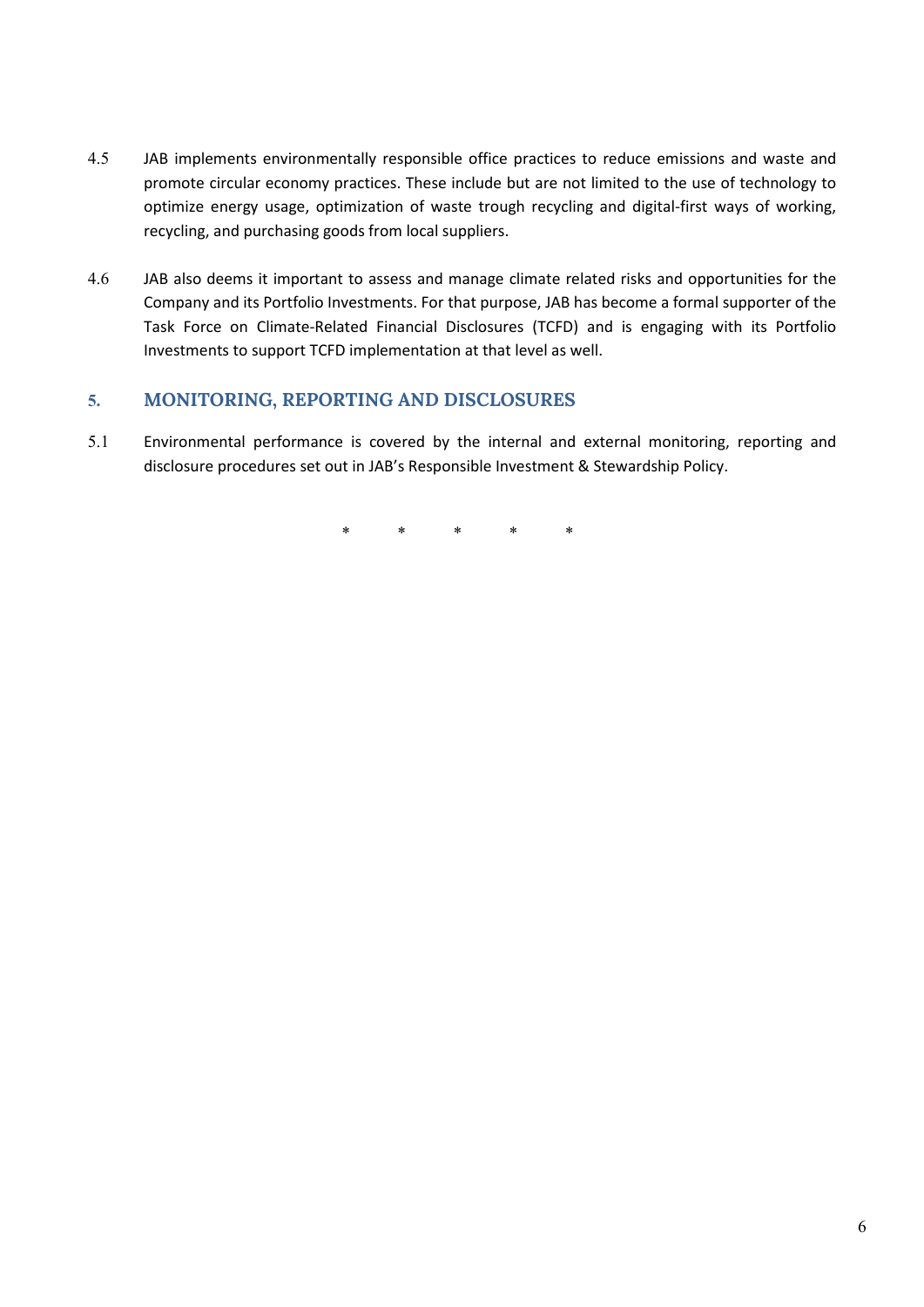#### **ANNEX 1**

#### <span id="page-6-0"></span>**I. LIST OF DEFINITIONS**

1. In this Environmental Management System, the following terms have the following meanings:

**Board of Directors** means the board of directors of JAB.

**CFO** means the Chief Financial Officer of JAB.

**Company** means JAB Holdings B.V., its direct and indirect parent companies (i.e. JAB Investments S.à r.l. and JAB Holding Company S.à r.l., respectively), its direct wholly- and majority- owned subsidiaries

**Code of Conduct** means the code of conduct of JAB.

**Employees** means any director, officer, full-time, part-time and seconded employee including any third-party contractor, who receives or is entitled to receive remuneration for goods or services from JAB.

**ESG** means Environmental, Social, and Governance.

**ESG Partner** designated as the ESG partner of JAB.

**EMS** means this Environmental Management System which includes the Environmental Policy.

**Finance department** means the Finance department of JAB.

**GHG** means greenhouse gases.

**JAB** means JAB Holdings B.V., its direct and indirect parent companies (i.e. JAB Investments S.à r.l. and JAB Holding Company S.à r.l., respectively), its direct wholly- and majority- owned subsidiaries

**KPI** means key performance indicators.

**Personnel** means any director, officer, full-time, part-time and seconded employee including any third-party contractor, who receives or is entitled to receive remuneration for goods or services from JAB.

**Portfolio Investments** means the companies in which JAB invests in.

**Principles for Responsible Investment** means the six investment principles for responsible investment.

**RPO Policy** means the responsible product offering of JAB.

**Supervisory Board** has the meaning of the supervisory board of JAB Holdings B.V.

**Subsidiary** has the meaning attributed to it in Section 2:24a of the Dutch Civil Code.

2. Save where the context dictates otherwise, in this EMS:

(a) unless a different intention clearly appears, a reference to a Clause or Annex is a reference to a clause or annex of this EMS;